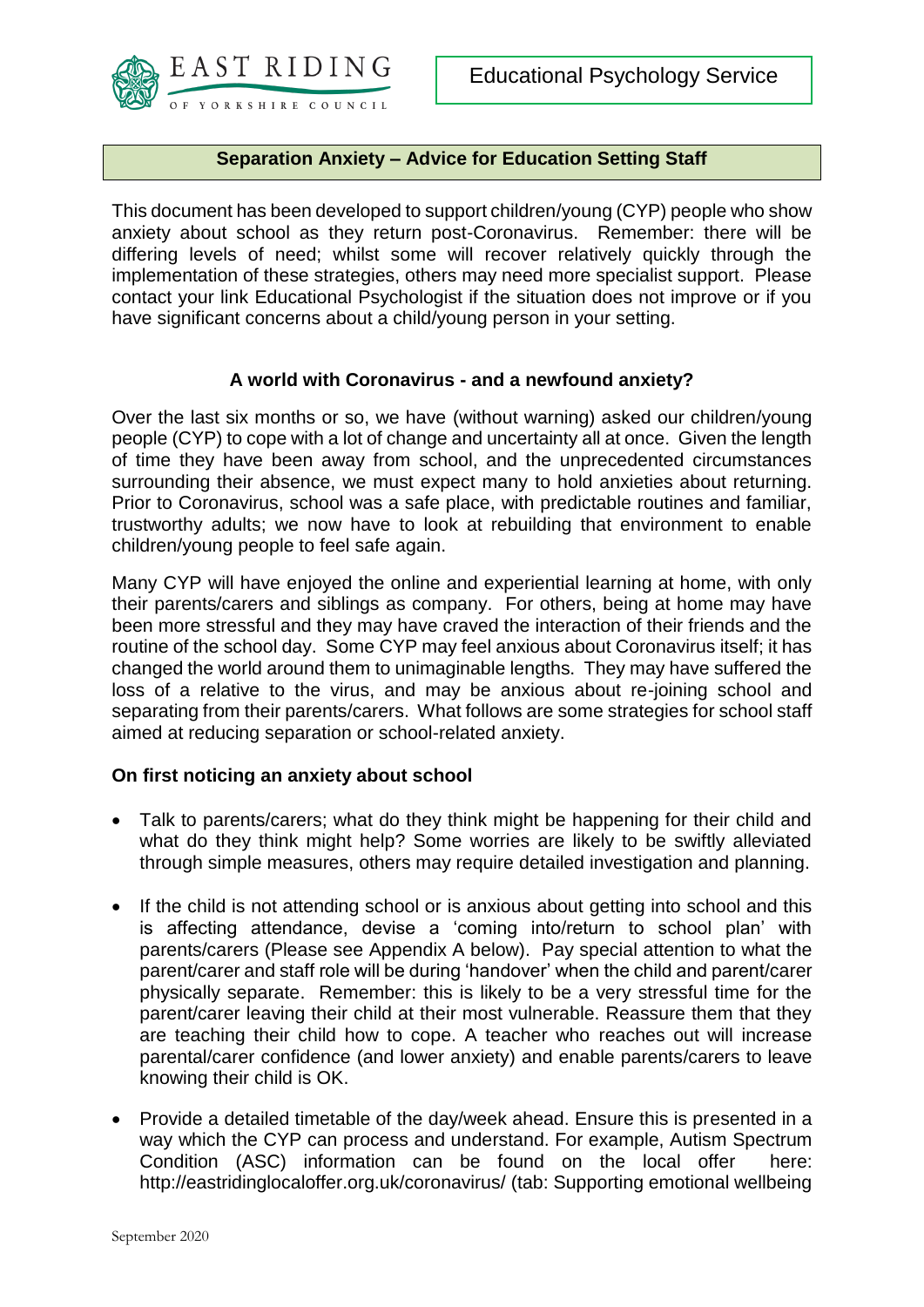and mental health  $\rightarrow$  information for parents of how to support children through COVID-1 $\rightarrow$  EPS Guidance Supporting children and young people with social communication Interaction needs).

- Encourage parents/carers to have conversations with their child to prepare them for the start of the school day as much as possible (e.g. get out their uniform, walk the route, go to the school site to play football, meet with school friends etc. If staff are going to be wearing PPE, encourage the child/young person to play with masks and gloves at home, make games with them (e.g. draw funny faces on the masks, fill the gloves with water like balloons etc.) Clearly display a calendar and refer to it often to give them a sense of time.
- Encourage parents/carers to develop positive associations with school, for example by reminding them of happy times or key staff they liked in school, or by letting them choose a new bag or pencil case to take with them.
- Encourage parents/carers to talk to their child about being apart and how it might feel. They should accept and 'normalise' (but not dismiss) their child's feelings. Books such as "The Invisible String" by Patrice Karst, may be a useful resource for parents/carers. A comfort item can also be useful, particularly for younger children during times of heightened stress. Older children may be given permission to send a text message to their parents/carers at lunchtime - this will need to be kept brief and agreed with parents/carers in advance.
- Write to the CYP, keep it 'light;' perhaps include photographs of key adults, the classroom, their peg and drawer, the playground etc. Remember: increasing certainty and preparedness can lower anxiety. Consider adding a sentence or two about your own experience; this may promote relatedness between you and the CYP; conveying the message that you are a person beyond school - not just a teacher!

#### **The physical separation**

- Identify a key person who is consistently available to greet the CYP; ideally someone they knew before Coronavirus. Ensure they are waiting for them as they arrive; a delay will allow the CYP to dwell on worries.
- Have distraction techniques ready to take the CYP's attention away from the physical separation from their parents/carers; e.g. a book or toy relating to their high interests. Older children may be given a quiet and calm space to go to on entry to school, with activities they enjoy available to them - should they choose.
- Encourage parents/carers to use a consistent phrase as they depart e.g. "You will be OK, mum will be back at three o'clock". CYP with ASC can often repeat questions when they feel anxious or if they are struggling to process information. If the CYP begins repeating a question relating to their parents/carers' return, ensure the message is conveyed in a way which they understand and process e.g. supported visually.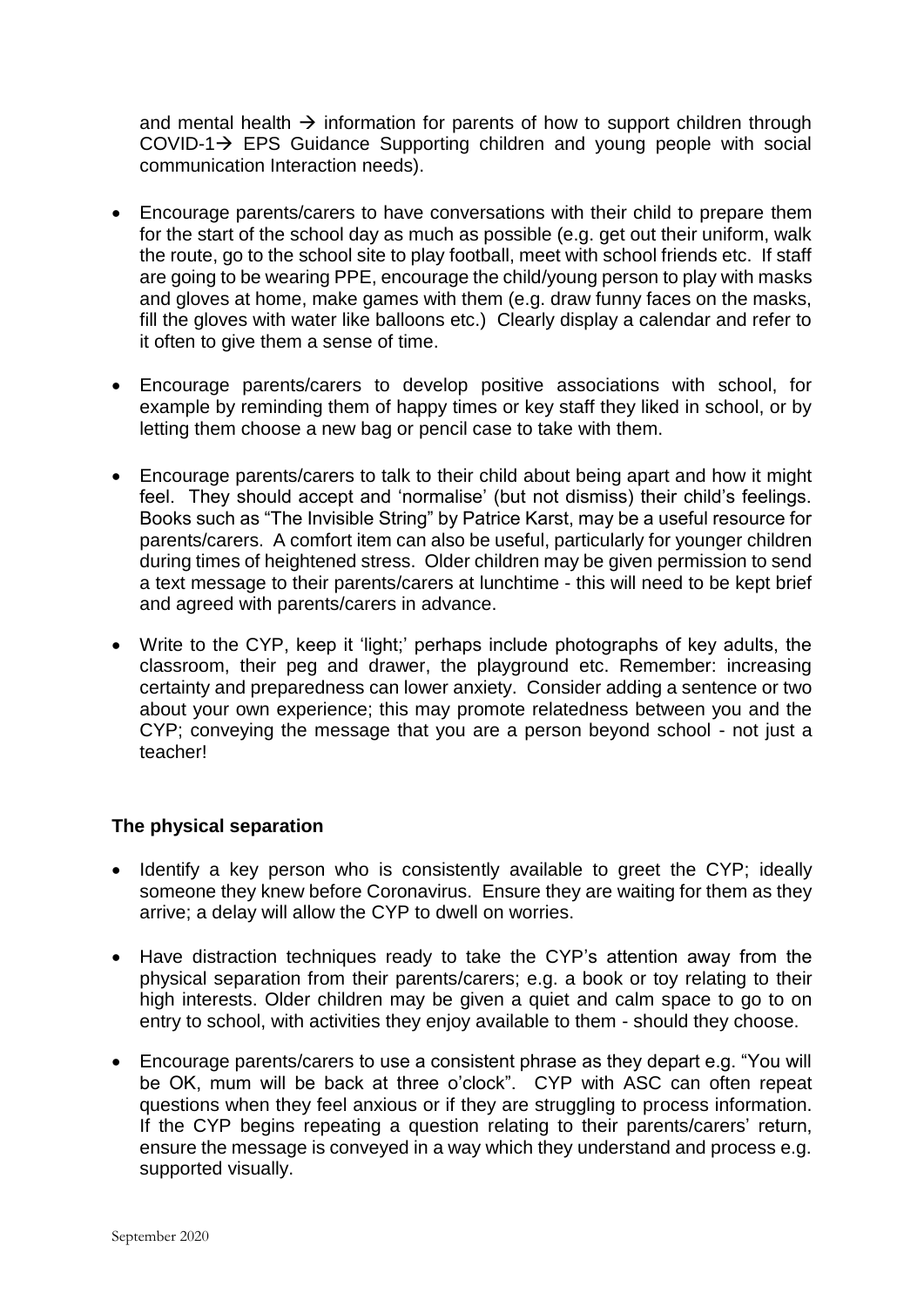• Bear in mind that it will be greatly reassuring for the parents/carers if a staff member contacts them at their earliest convenience to let them know their child has settled.

#### **When in school**

- Ensure the adult who greets the CYP has regular 'check in' times with them; giving them the extra special attention they need. Ensure this is somewhere quiet and calm
- Request that parents/carers provide a comfort item for the CYP to have in school. This can be reassuring for them at times of heightened stress. The CYP may keep this with them or it may go away in a 'special place' when they are emotionally calm.
- Ensure direct and regular telephone contact with parents/carers. Reaching out to parents/carers will reassure them that their child is important to staff and is being well cared for
- Explicitly teach the CYP about anxiety and what it feels like so that they begin to recognise the physical symptoms. Teach them ways to co-regulate and selfregulate when they begin to feel anxious and devise an 'anxiety' plan together (e.g. find Mrs Smith, count your breaths etc.) Share plans and additional relaxation techniques with parents/carers to reinforce key messages at home. Find relaxation cards here: [https://www.elsa-support.co.uk/wp-content/uploads/Relaxation](https://www.elsa-support.co.uk/wp-content/uploads/Relaxation-cards.pdf)[cards.pdf](https://www.elsa-support.co.uk/wp-content/uploads/Relaxation-cards.pdf)
- Timetable regular art and craft or 'choice' activities for the CYP e.g. to make something for their parents/carers. This may excite them about their parent/carers' return whilst giving them a focus during the day. Art and craft activities can also be very calming.
- Increase access to activities such as baking, gardening and painting. When the CYP is relaxed, encourage discussion about their experiences of being away from school; sharing what they've been through can help them to process what's happened.
- Plan to help the CYP to join/re-join friendships groups. Encourage and model interactions with individual and small groups of peers. This may help increase the CYP's sense of belonging and positive experiences in school. For CYP with ASC, they may need social scripts or a structured social skills group.